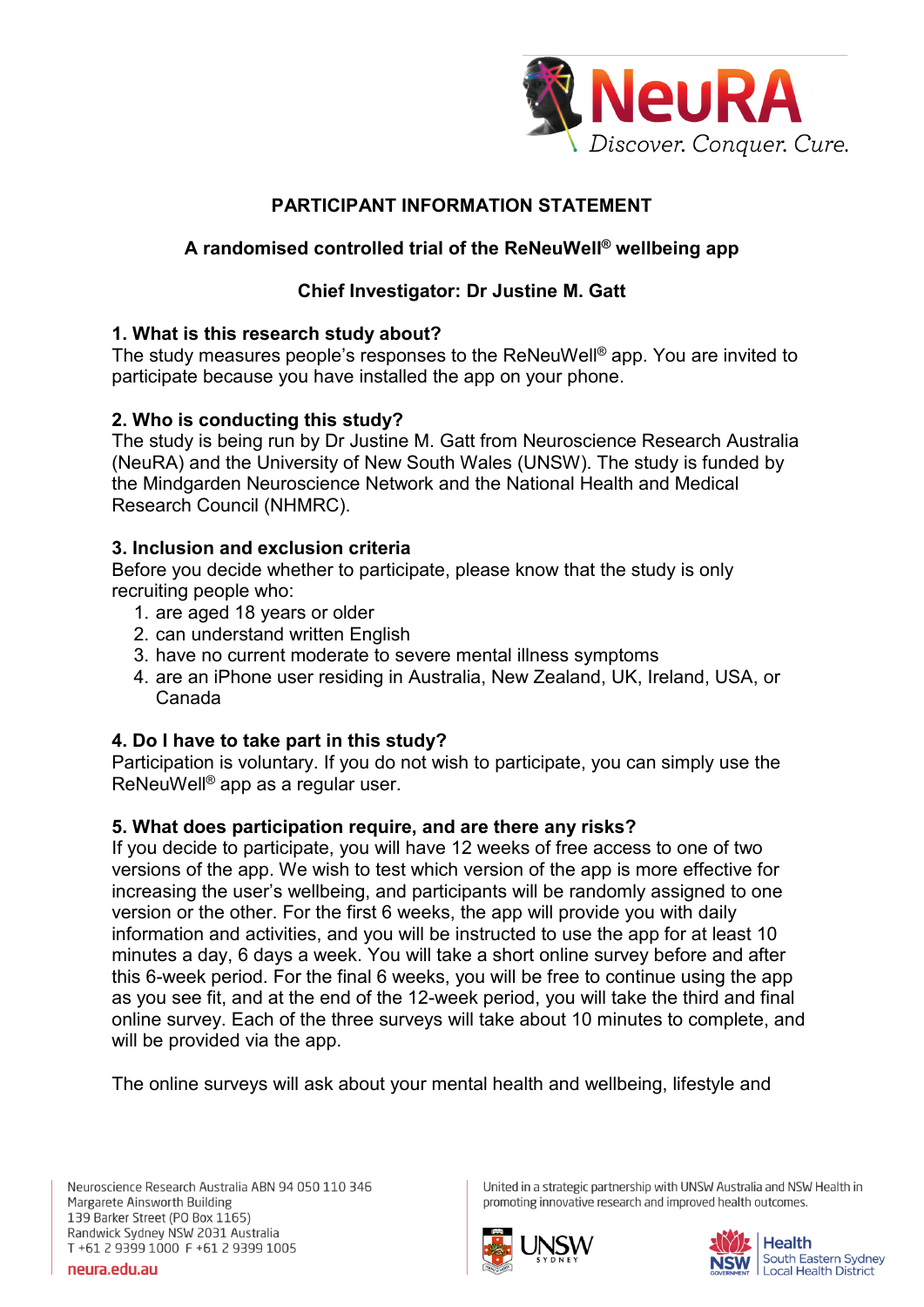

work habits, and feelings about the app. If you experience any discomfort or distress while participating, you can stop at any time. The contact details of support services will be provided with each survey, and these details are also available below and on the ReNeuWell® NeuRA webpage:<https://www.neura.edu.au/apps/ReNeuWell>

### **6. What are the possible benefits to participation?**

Participants will have 12 weeks of free access to the ReNeuWell® app. Using the app may lead to increased mental wellbeing, and the results of this study will be used to develop future programs for improving people's wellbeing.

#### **7. What will happen to the information I provide?**

Your answers to the survey questions will be completely anonymous and confidential. The data will not contain any personally identifying information. In other words, there is no way for the researchers to know the participants' identities. If you decide to participate, the next screen will provide a button labelled "I agree to participate." By clicking this button, you can give your consent to participate.

#### **8. How and when will I find out the results of the study?**

The research team will publish the results in scientific journals and other academic outlets. No participant can be identified from these publications. The data will be stored for a minimum of 15 years after publication of the results. A summary of the results will also be available on the ReNeuWell® NeuRA webpage: <https://www.neura.edu.au/apps/ReNeuWell>

#### **9. What if I want to withdraw from the study?**

If you decide to participate but then change your mind, you can withdraw at any time, without penalty and without having to give a reason. If you would like to withdraw formally, you will have the option of clicking a button labelled "I wish to withdraw" at each occasion when you are prompted to continue with the study. You can also withdraw via the in-app options menu. After withdrawing, you can uninstall the app or continue using it as a paid user. If you withdraw, you will not be asked to complete any more surveys; however, we will not be able to withdraw your earlier survey answers, because the surveys are anonymous. If you withdraw, you will not be invited to participate in the study again.

## **10. What should I do if I have further questions about this study?**

Please direct any questions about the study to the following research contact:

| <b>Name</b>     | Dr Luke Egan              |
|-----------------|---------------------------|
| <b>Position</b> | <b>Research Assistant</b> |
|                 | Telephone   02 9399 1883  |
| <b>Email</b>    | I.egan@neura.edu.au       |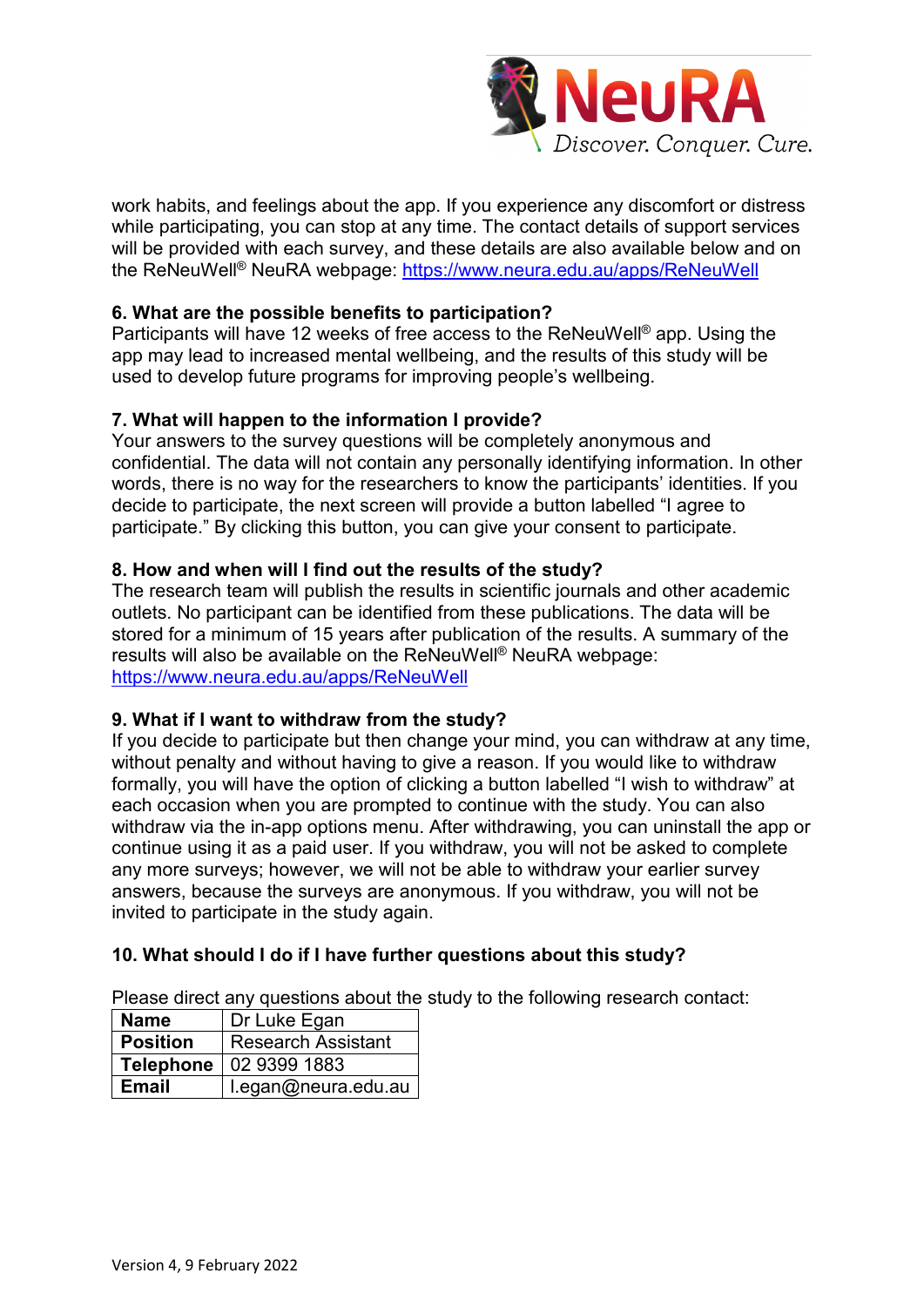

If you experience any feelings of distress at any stage during the study, or if you require additional support from someone not involved in the research, please access one of the following services (depending on your country of residence):

#### **Australia**

| <b>Lifeline</b>    | (telephone support 24 hours a day, 7 days a week) |
|--------------------|---------------------------------------------------|
| Telephone:         | 13 11 14                                          |
| Web:               | https://www.lifeline.org.au/                      |
| <b>Beyond Blue</b> | (telephone support 24 hours a day, 7 days a week) |
| Telephone:         | 1300 224 636                                      |
| Web:               | https://www.beyondblue.org.au/get-support/get-    |
|                    | immediate-support                                 |

#### **New Zealand**

| Lifeline Aoeteroa | (telephone support 24 hours a day, 7 days a week) |
|-------------------|---------------------------------------------------|
| Telephone:        | 0800 54 33 54                                     |
| Web:              | https://www.lifeline.org.nz/                      |

#### **UK**

| <b>Samaritans</b> | (telephone support 24 hours a day, 7 days a week) |
|-------------------|---------------------------------------------------|
| Telephone:        | 116 123                                           |
| Web:              | https://www.samaritans.org/samaritans-ireland/    |

#### **Ireland**

| ∣ Samaritans | (telephone support 24 hours a day, 7 days a week) |
|--------------|---------------------------------------------------|
| Telephone:   | 116 123                                           |
| Web:         | https://www.samaritans.org/samaritans-ireland/    |

### **USA**

| <b>National Suicide</b><br><b>Prevention Lifeline</b> | (telephone support 24 hours a day, 7 days a week)       |
|-------------------------------------------------------|---------------------------------------------------------|
| Telephone:<br>Web:                                    | 1800 273 8255<br>https://suicidepreventionlifeline.org/ |
|                                                       |                                                         |

#### **Canada**

| <b>Canada Suicide</b>     | (telephone support 24 hours a day, 7 days a week) |
|---------------------------|---------------------------------------------------|
| <b>Prevention Service</b> |                                                   |
| Telephone:                | 1833 456 4566                                     |
| Web:                      | https://www.crisisservicescanada.ca/en/           |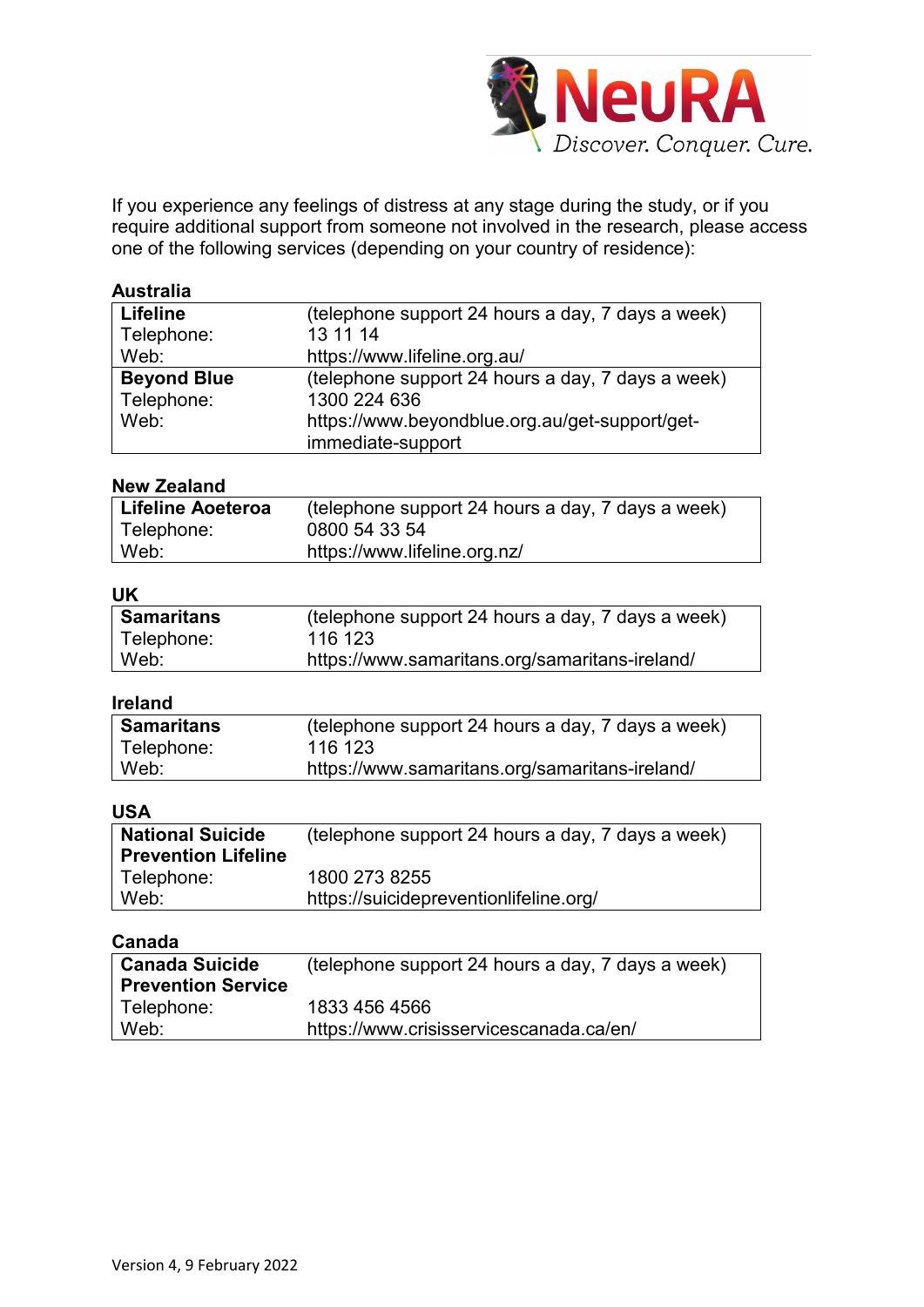

If you have any complaints about any aspect of the study or how it's being run, please contact the UNSW Human Ethics Coordinator and cite the reference number: HC210302.

| <b>Position</b> | Human Research Ethics Coordinator |
|-----------------|-----------------------------------|
|                 | Telephone   02 9385 6222          |
| <b>Email</b>    | humanethics@unsw.edu.au           |

If you have finished reading this Participant Information Statement, please go to the next screen to indicate whether you agree to participate.